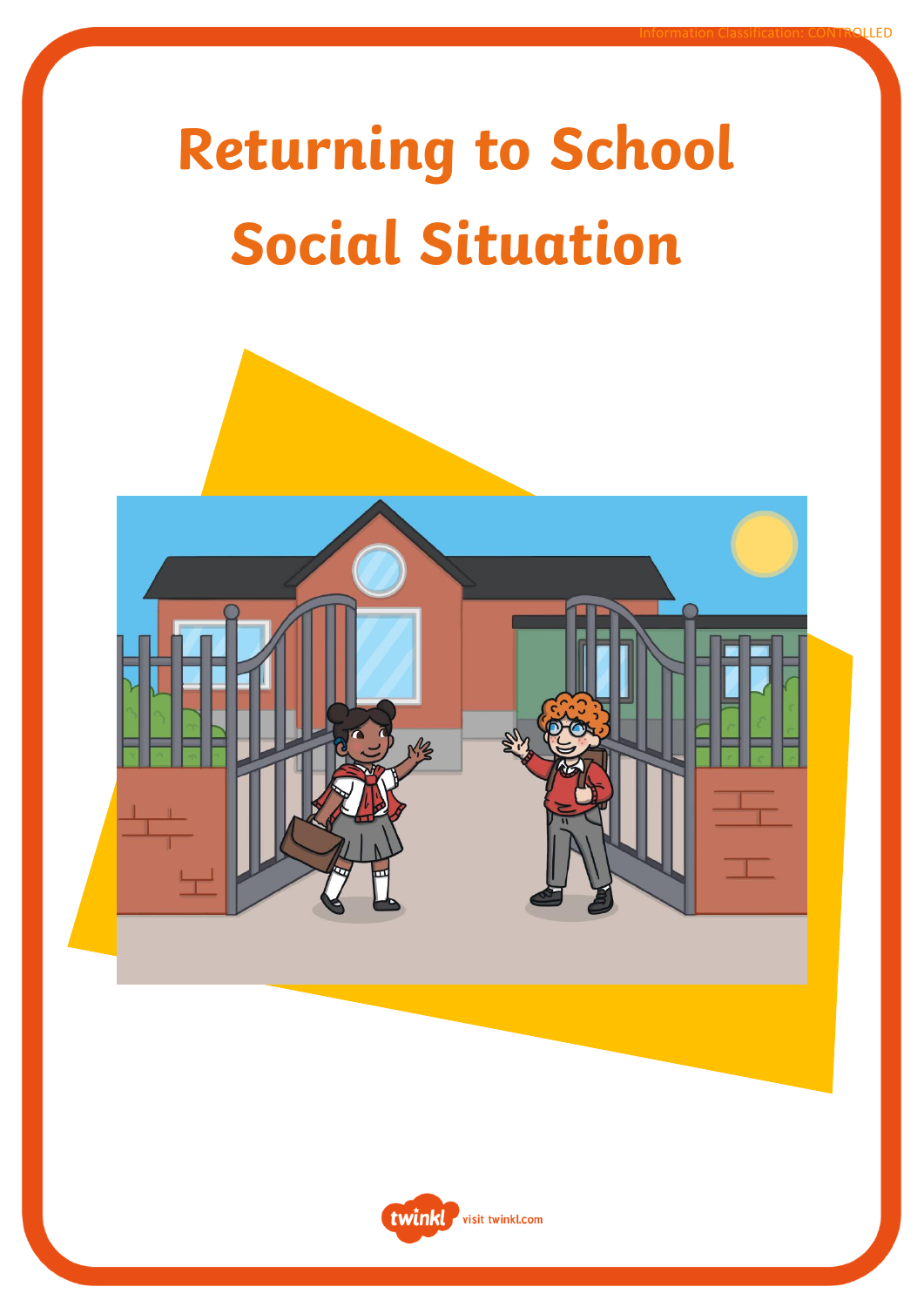|                                                | <b>Information Classification: CONTROLLED</b> |
|------------------------------------------------|-----------------------------------------------|
|                                                | and I                                         |
|                                                |                                               |
|                                                |                                               |
| <b>DOODOO</b><br><b>THE REAL PROPERTY</b><br>Щ |                                               |
| twinkl<br>visit twinkl.com                     |                                               |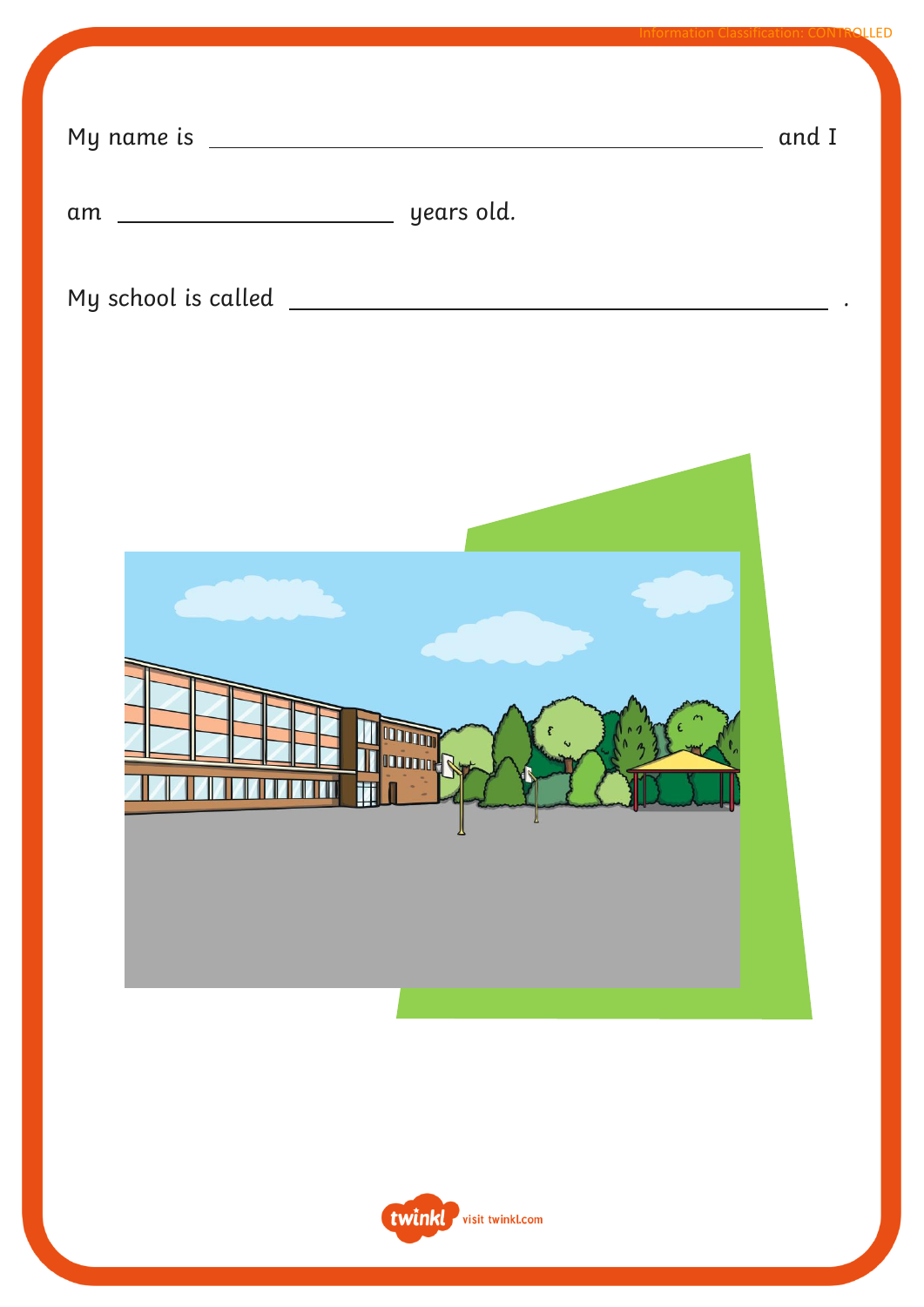Over the past few months, I have not been at school. I have been staying at home because of coronavirus. During this time, I have been doing my schoolwork with my parents/carers. All of my friends from school have also been staying at home. Schools have been shut to keep me and my friends safe from coronavirus.

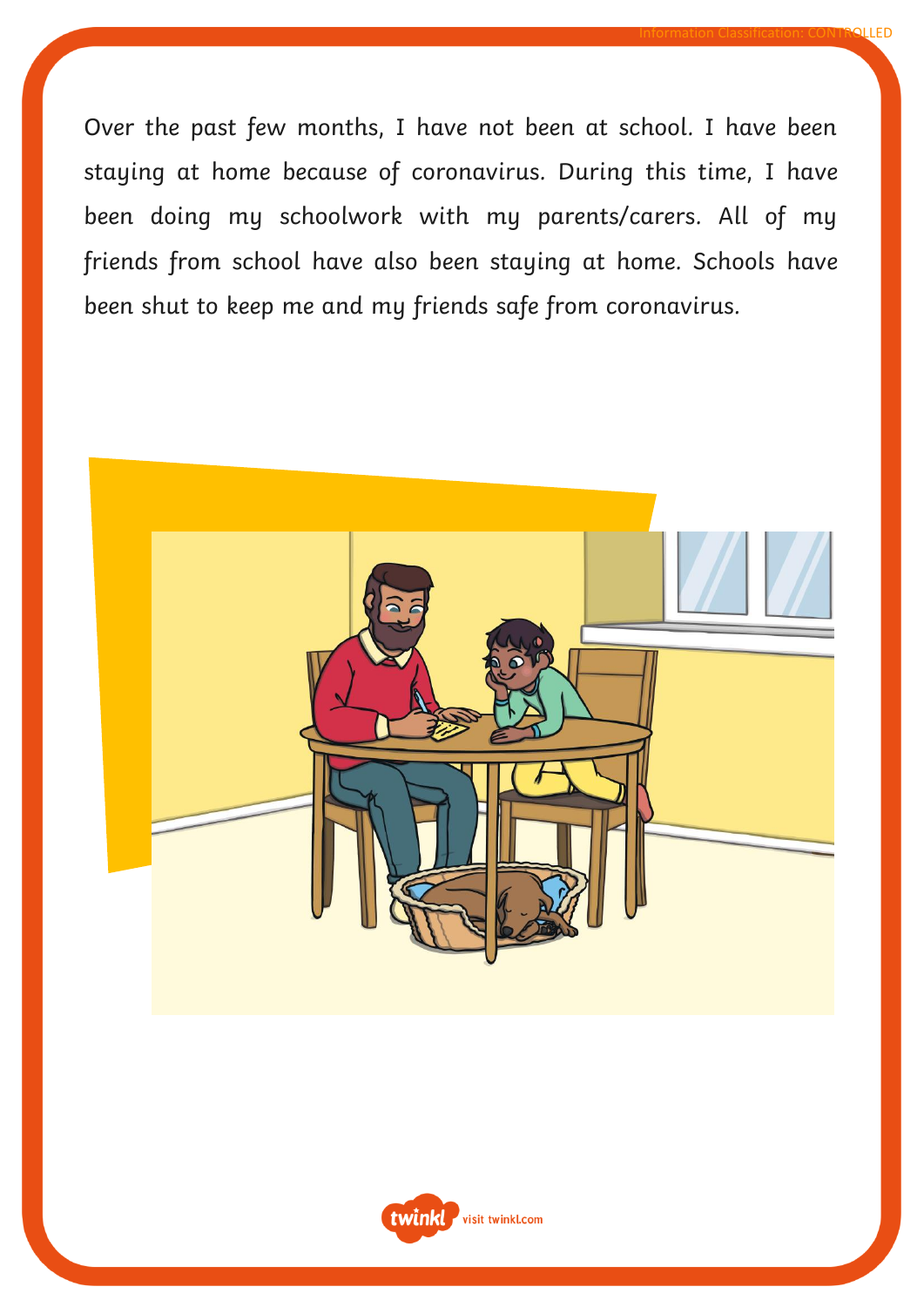Doing my schoolwork at home has been fun but now it is time for me to go back to school, see some of my friends and do my schoolwork with teachers. To begin with, only certain classes will be going back. This is OK.



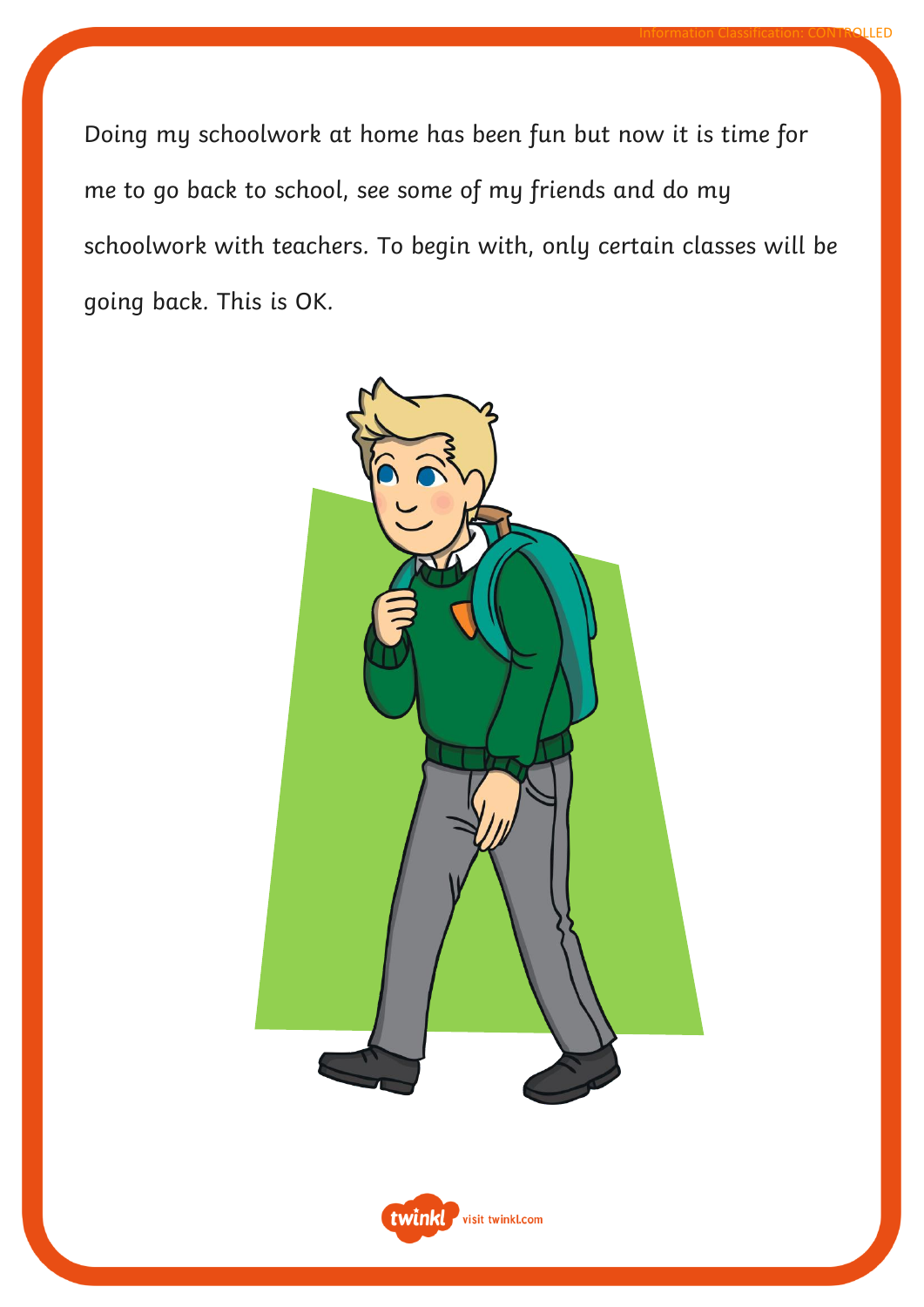My teachers and friends will be happy to see me back at school. When I go back, some things will be different. This is to keep me safe. I might find the changes difficult at first but my teacher will be there to help me. Everyone finds change hard. This is OK.

Information Classification: CONTROLLED

- Breaktimes and lunchtimes might be at different times. I might not be able to sit and eat with my friends but I will be able to wave to them from a distance.
- I might be taught in a smaller class, which may be in a different classroom and with a different teacher.

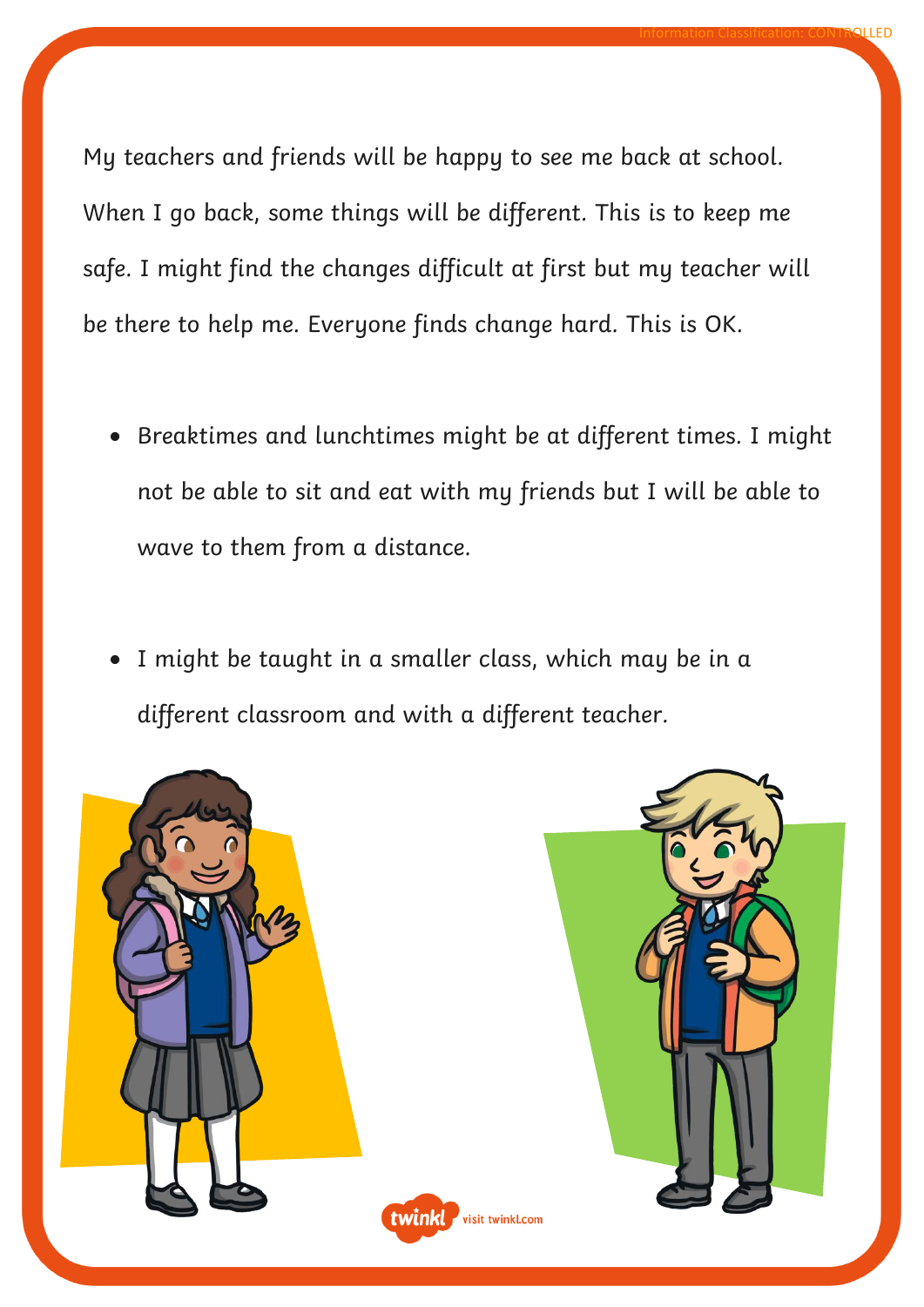- I must keep washing my hands for at least 20 seconds.
- If I am going to sneeze or cough, I must do this into a tissue then put the tissue in the bin and wash my hands.
- I must try to stay two metres away from my friends and teachers.